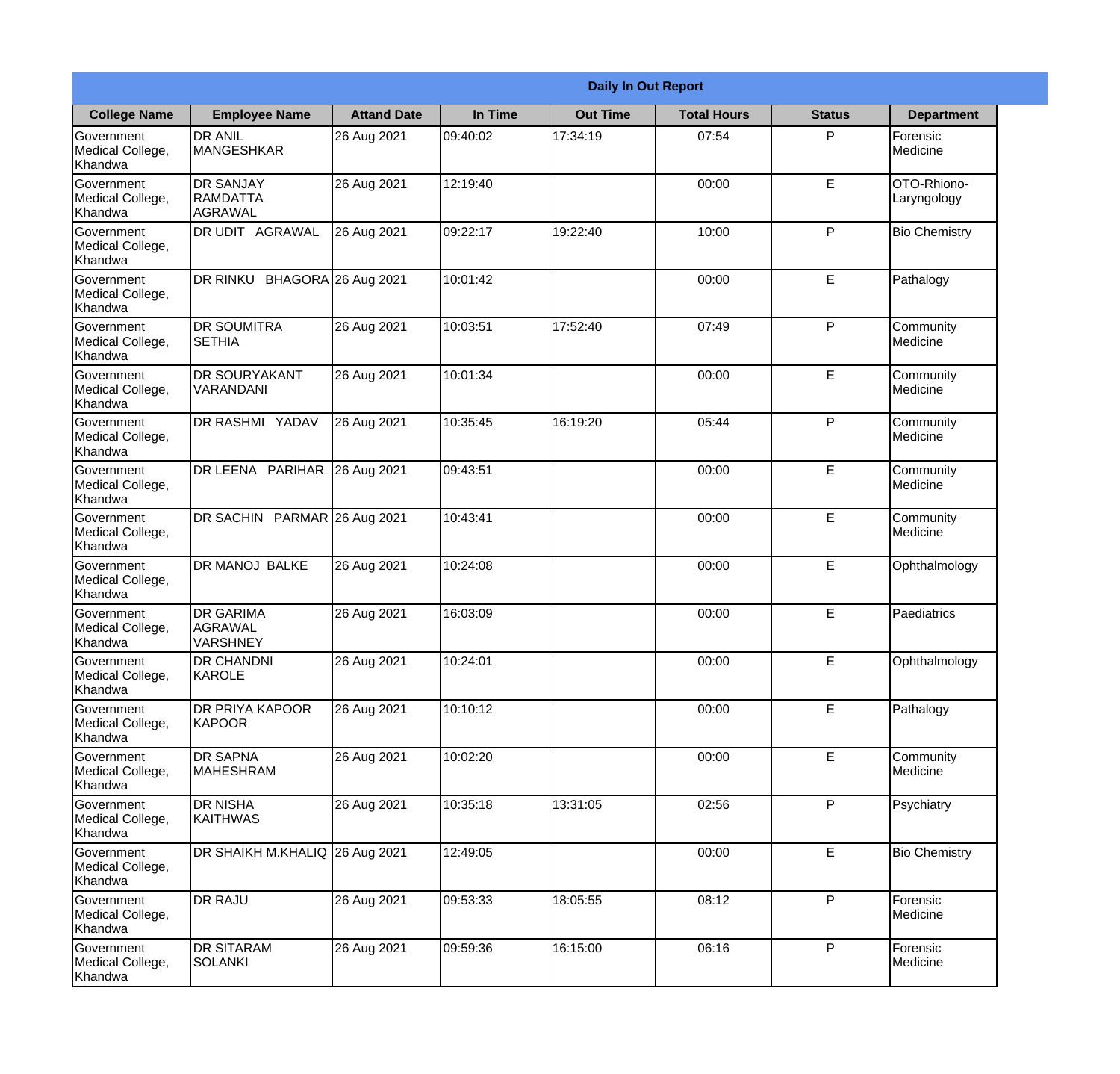| <b>Designation</b>                  | <b>Category</b> |
|-------------------------------------|-----------------|
| Assistant Professor   Para Clinical |                 |
| Professor                           | Clinical        |
| Associate Professor Non Clinical    |                 |
| <b>Assistant Professor</b>          | Para Clinical   |
| <b>Assistant Professor</b>          | Para Clinical   |
| Demonstrator/Tutor   Para Clinical  |                 |
| Assistant Professor   Para Clinical |                 |
| Assistant Professor   Para Clinical |                 |
| Assistant Professor   Para Clinical |                 |
| Assistant Professor   Clinical      |                 |
| Associate Professor Clinical        |                 |
| Assistant Professor Clinical        |                 |
| Demonstrator/Tutor   Para Clinical  |                 |
| Associate Professor Para Clinical   |                 |
| Assistant Professor                 | <b>Clinical</b> |
| Professor                           | Non Clinical    |
| Demonstrator/Tutor   Para Clinical  |                 |
| Demonstrator/Tutor   Para Clinical  |                 |

## **Daily In Out Report**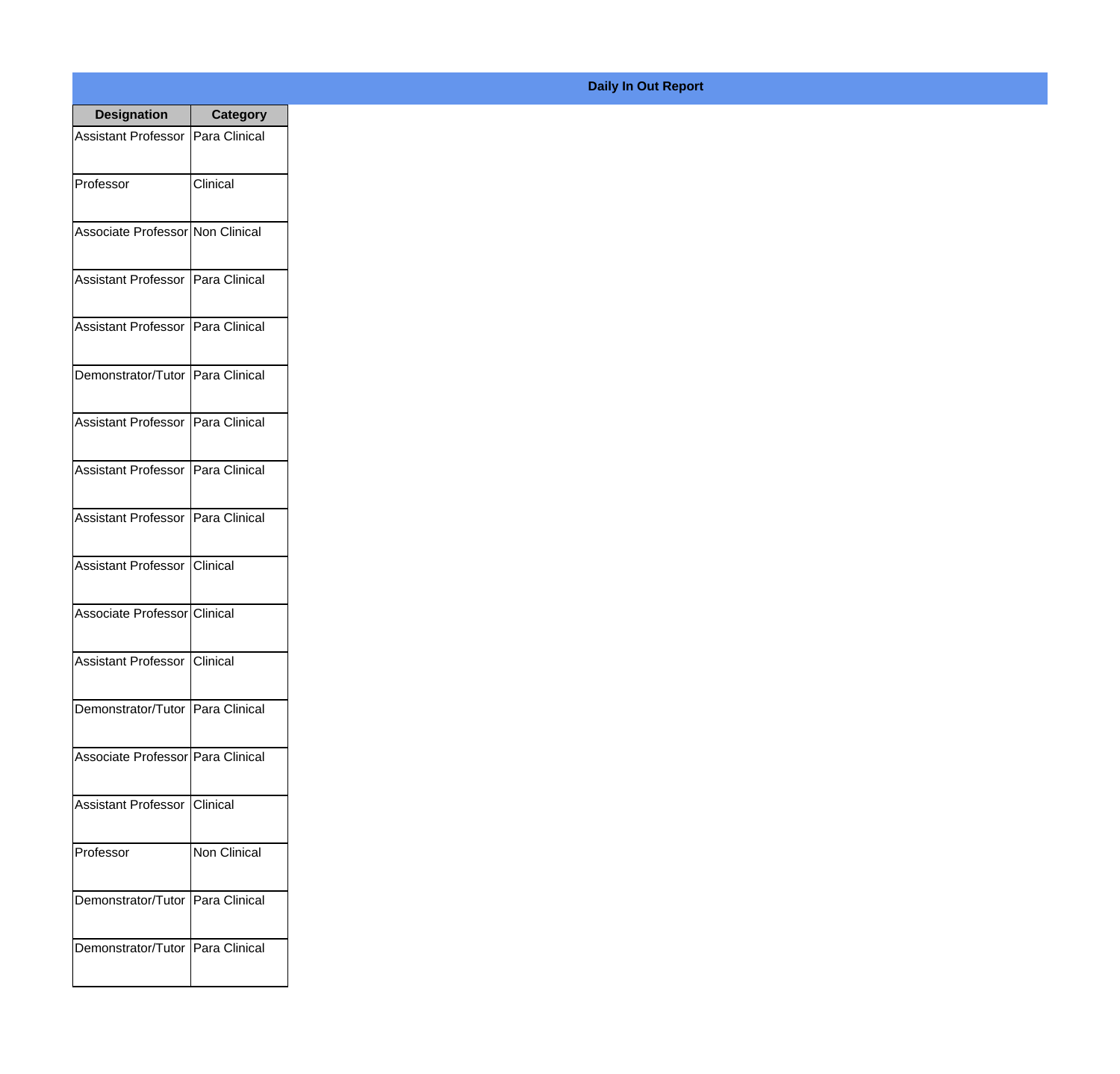|                                           |                                                   |             |          |          | <b>Daily In Out Report</b> |   |                             |
|-------------------------------------------|---------------------------------------------------|-------------|----------|----------|----------------------------|---|-----------------------------|
| Government<br>Medical College,<br>Khandwa | <b>DR RANJEET</b><br><b>BADOLE</b>                | 26 Aug 2021 | 10:31:02 |          | 00:00                      | E | <b>General Medicine</b>     |
| Government<br>Medical College,<br>Khandwa | <b>DR ASHOK</b><br><b>BHAUSAHEB NAJAN</b>         | 26 Aug 2021 | 11:27:14 | 17:34:24 | 06:07                      | P | Forensic<br>Medicine        |
| Government<br>Medical College,<br>Khandwa | <b>DR NITESHKUMAR</b><br>KISHORILAL<br>RATHORE    | 26 Aug 2021 | 10:09:55 | 16:56:34 | 06:47                      | P | Pharmacology                |
| Government<br>Medical College,<br>Khandwa | IDR PRIYESH<br><b>MARSKOLE</b>                    | 26 Aug 2021 | 13:29:01 | 13:29:40 | 04:23                      | P | Community<br>Medicine       |
| Government<br>Medical College,<br>Khandwa | <b>DR PRIYESH</b><br><b>MARSKOLE</b>              | 26 Aug 2021 | 13:29:52 | 17:52:26 | 04:23                      | P | Community<br>Medicine       |
| Government<br>Medical College,<br>Khandwa | <b>DR SANGEETA</b><br><b>CHINCHOLE</b>            | 26 Aug 2021 | 09:55:42 |          | 00:00                      | E | Physiology                  |
| Government<br>Medical College,<br>Khandwa | <b>DR NISHA MANDLOI</b><br>PANWAR                 | 26 Aug 2021 | 10:25:57 |          | 00:00                      | E | Obstetrics &<br>Gynaecology |
| Government<br>Medical College,<br>Khandwa | DR NANDINI DIXIT                                  | 26 Aug 2021 | 12:18:48 |          | 00:00                      | E | Paediatrics                 |
| Government<br>Medical College,<br>Khandwa | <b>DR SATISH</b><br><b>CHANDEL</b>                | 26 Aug 2021 | 11:36:47 |          | 00:00                      | E | Pharmacology                |
| Government<br>Medical College,<br>Khandwa | <b>DR JITENDRA</b><br><b>AHIRWAR</b>              | 26 Aug 2021 | 13:02:11 | 18:06:07 | 05:04                      | P | Pathalogy                   |
| Government<br>Medical College,<br>Khandwa | <b>DR MUKTESHWARI</b><br><b>GUPTA</b>             | 26 Aug 2021 | 11:42:15 | 16:19:34 | 04:37                      | P | Pharmacology                |
| Government<br>Medical College,<br>Khandwa | <b>DR PURTI AGARWAL</b><br>SAINI                  | 26 Aug 2021 | 10:33:29 |          | 00:00                      | E | Pathalogy                   |
| Government<br>Medical College,<br>Khandwa | DR YASHPAL RAY                                    | 26 Aug 2021 | 11:07:59 |          | 00:00                      | E | Anatomy                     |
| Government<br>Medical College,<br>Khandwa | <b>DR VISHAL</b><br><b>KUMAR</b><br><b>THAKRE</b> | 26 Aug 2021 | 10:15:03 |          | 00:00                      | E | Physiology                  |